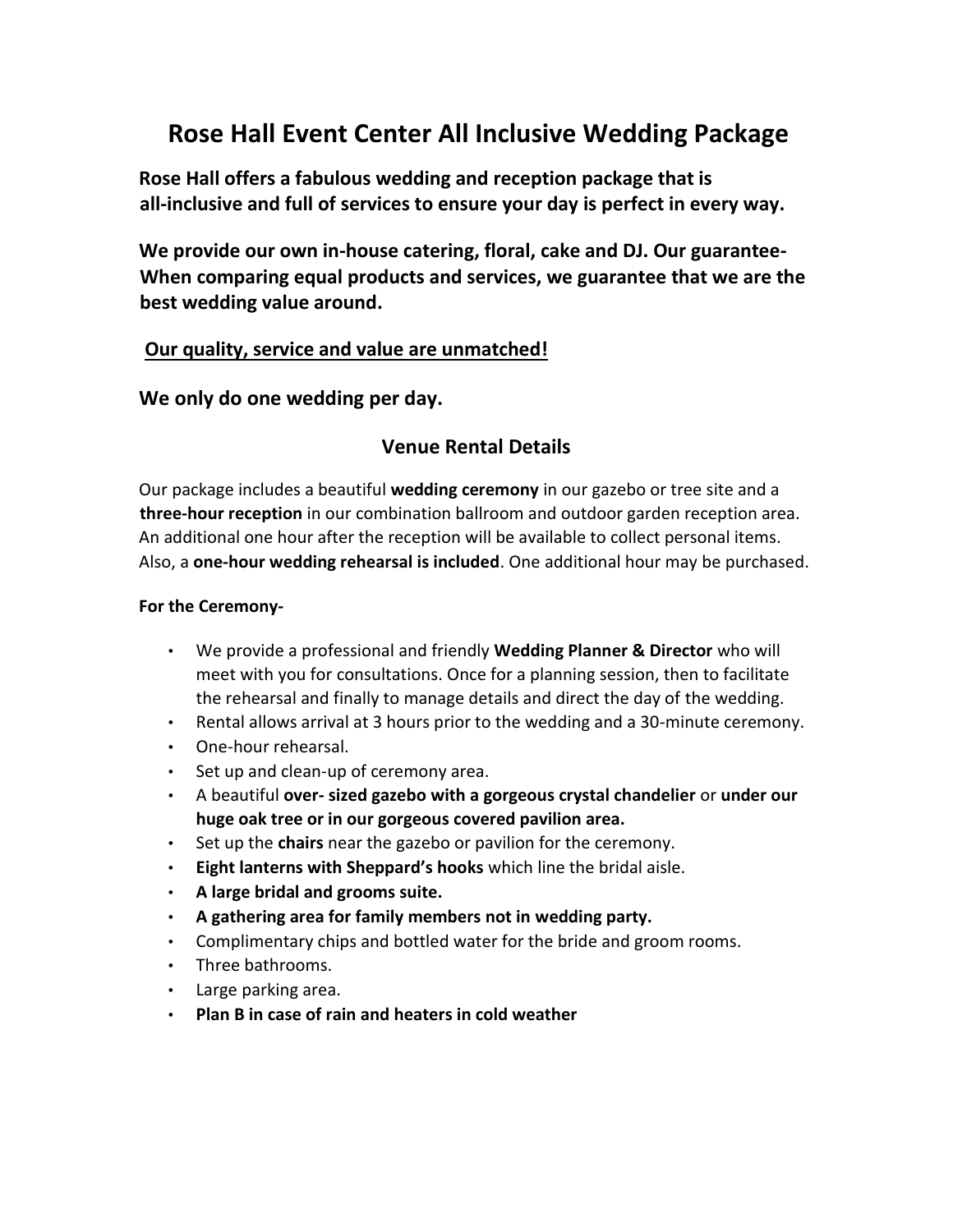### **For the reception-**

- A **large outdoor pavilion** covered with 5000 twinkle lights and vines.
- A stunning 30' x 45' **wedding tent** with crystal chandeliers, fabric swags, pole draping and **dance floor** area.
- A spacious indoor **ballroom** tastefully decorated and equipped with everything needed to cater your reception.
- 60" round tables and wedding chairs.
- Rental is a three-hour reception.

# **The Package Includes Bridal Party Flowers**

**All bridal floral is custom designed by our in-house floral designer. The package includes many choices of non-premium florals.** 

- 1 Bridal Bouquet
- 1 Maid of Honor Bouquet
- 3 Bridesmaid Bouquets (\$45.00 each additional)
- 1 Groom Boutonniere
- 2 Father Boutonnieres
- 1 Best Man Boutonniere
- 3 Groomsmen Boutonnieres (\$15.00 each additional)
- 2 Mother Corsages
- Fresh Rose Petals for Flower Girl

**Upgrades to premium florals are available too! There will be a cost adjustment for the premium floral.**

## **The Package Includes A DJ**

### **The Package includes our experienced and professional in-house DJ for the ceremony and reception.**

A wedding DJ is not the same as a party DJ. A wedding DJ must know how to work with a planner and follow a time line along with other key components of a wedding. Includes equipment (not for live music), DJ will play your requested selections, make introductions, play requests and facilitate reception along with wedding director. A wireless mic for the officiant is provided so your guests can hear your vows. We do not allow outside DJ's.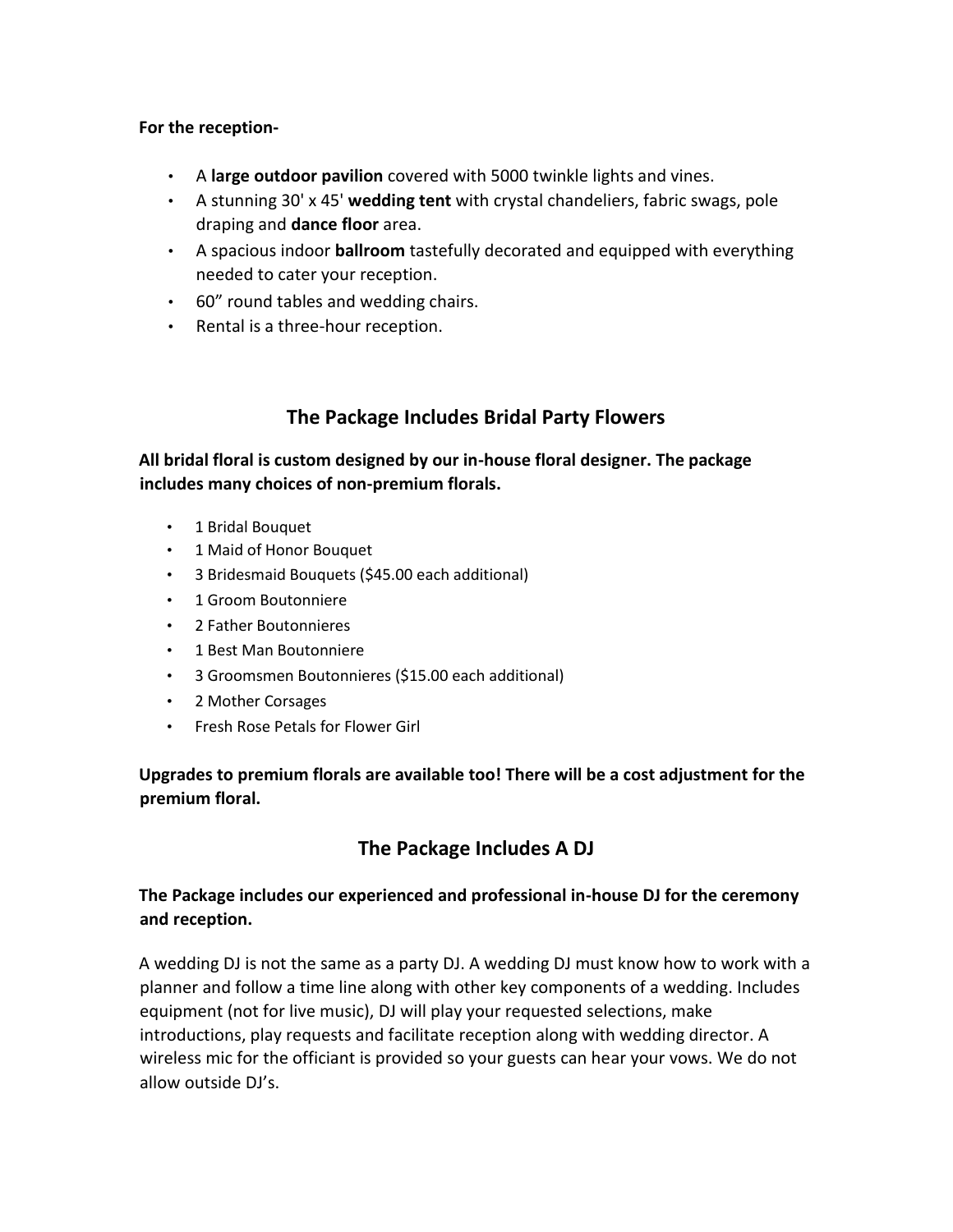# **The Package Includes a Wedding Cake**

The package includes a delicious custom wedding cake made by Confection Perfection. The size of the cake will be based on your guest count. Any count over 60 will include a 3-tier wedding cake. The package includes many beautiful designs and flavor choices. You may also upgrade your cake outside the package!

- A tiered wedding cake with butter cream icing for the size of your guest count.
- Beautiful wood pedestal table with a silver cake stand.
- Cutting of the wedding and groom's cake (grooms' cake not included but can be added when you taste your cake).

A tasting for your cake is included in the package.

# **The Package Includes Catering**

### **Our food is prepared in house the day of your wedding & it's delicious!**

**Included is a full catered 3-hour sit-down dinner buffet wedding reception with a cocktail and appetizer time:**

- A f**ull-service catered buffet reception** with 5 servers per 100 guests.
- We set up the reception areas and **provide tables, chairs and floor length white linens.**
- We provide stainless **silverware and linen napkins**.
- We provide **real glass plates and real glasses** served from our buffet stations.
- We provide beautiful **centerpieces on the guest tables** Our signature floral arrangements and candles on mirrors.
- A **sweet heart table** for the bride and groom.
- We provide set-up and **decoration** of the food buffets using beautiful overlays, candles and other tasteful accents
- **Complete clean-up** of facility after reception.
- **Gratuity is included in our catering price!**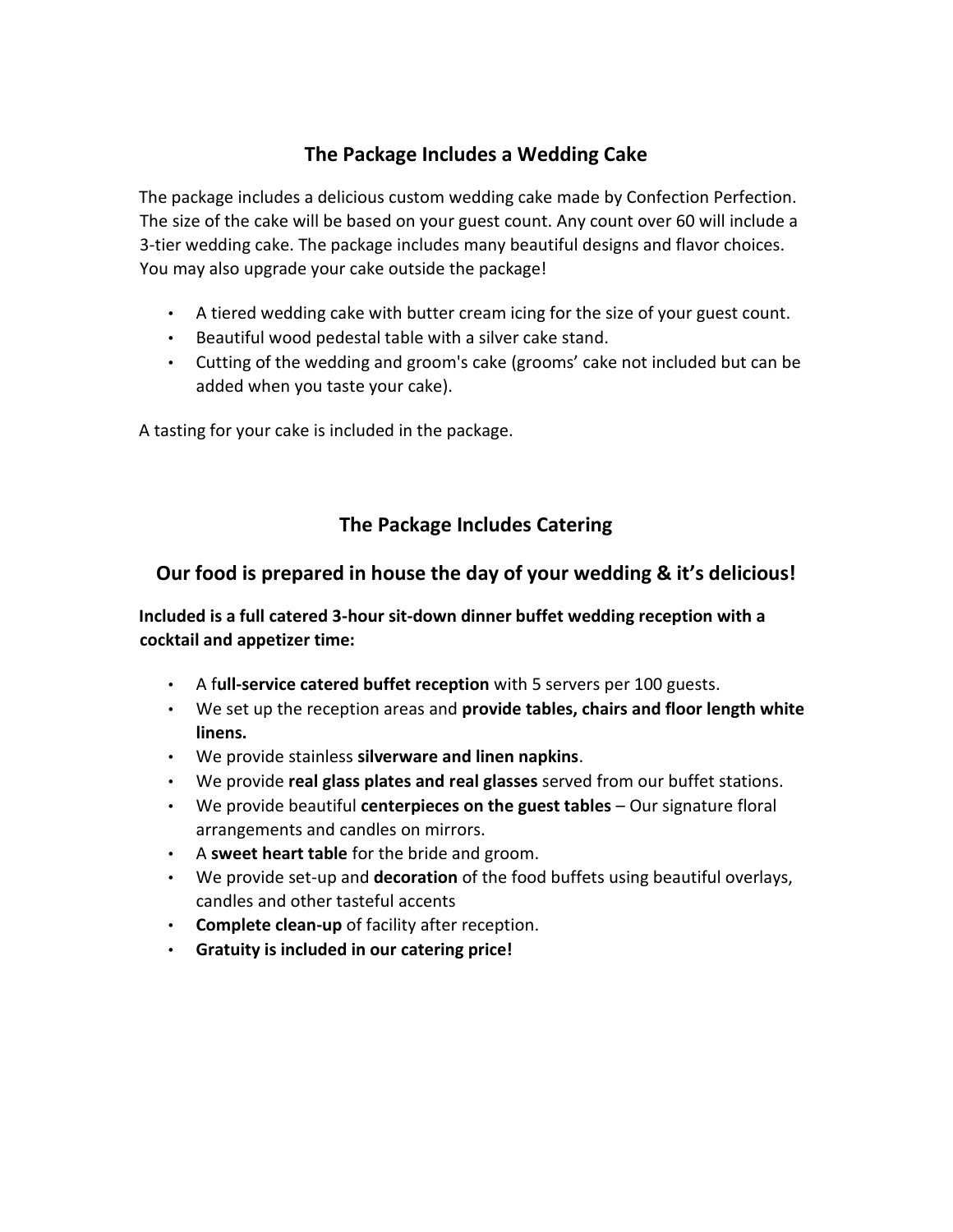#### **The package includes non-alcoholic beverages-**

Iced tea, lemonade, ice water and coffee are served in tasteful containers.

An alcohol package may be purchased for the wedding reception. See below for pricing.

Our reception food is freshly prepared and delicious.

### **The package includes** a**n appetizer table for the cocktail time immediately following the wedding-**

Our signature Vegetable Crudities, Seasonal Fruit and Cheese Table with Dips

### **The package includes these dinner menu options:**

#### **Choose 1**

Fruited Lettuce Salad with Oranges, Dried Cranberries, Red Onion, and Feta Cheese with Raspberry Vinaigrette Dressing

Caesar Salad with Homemade Croutons

Traditional Garden Salad with Ranch or Honey Mustard

### **Choose 1**

Tortellini Pasta Salad

Traditional Pasta Salad

Macaroni and Cheese

Mashed Potato Casserole

Mashed Potato Bar with Toppings

### **Choose 2**

Grilled Pork Tenderloin with Apricot Glaze

Pecan Crusted Chicken Breast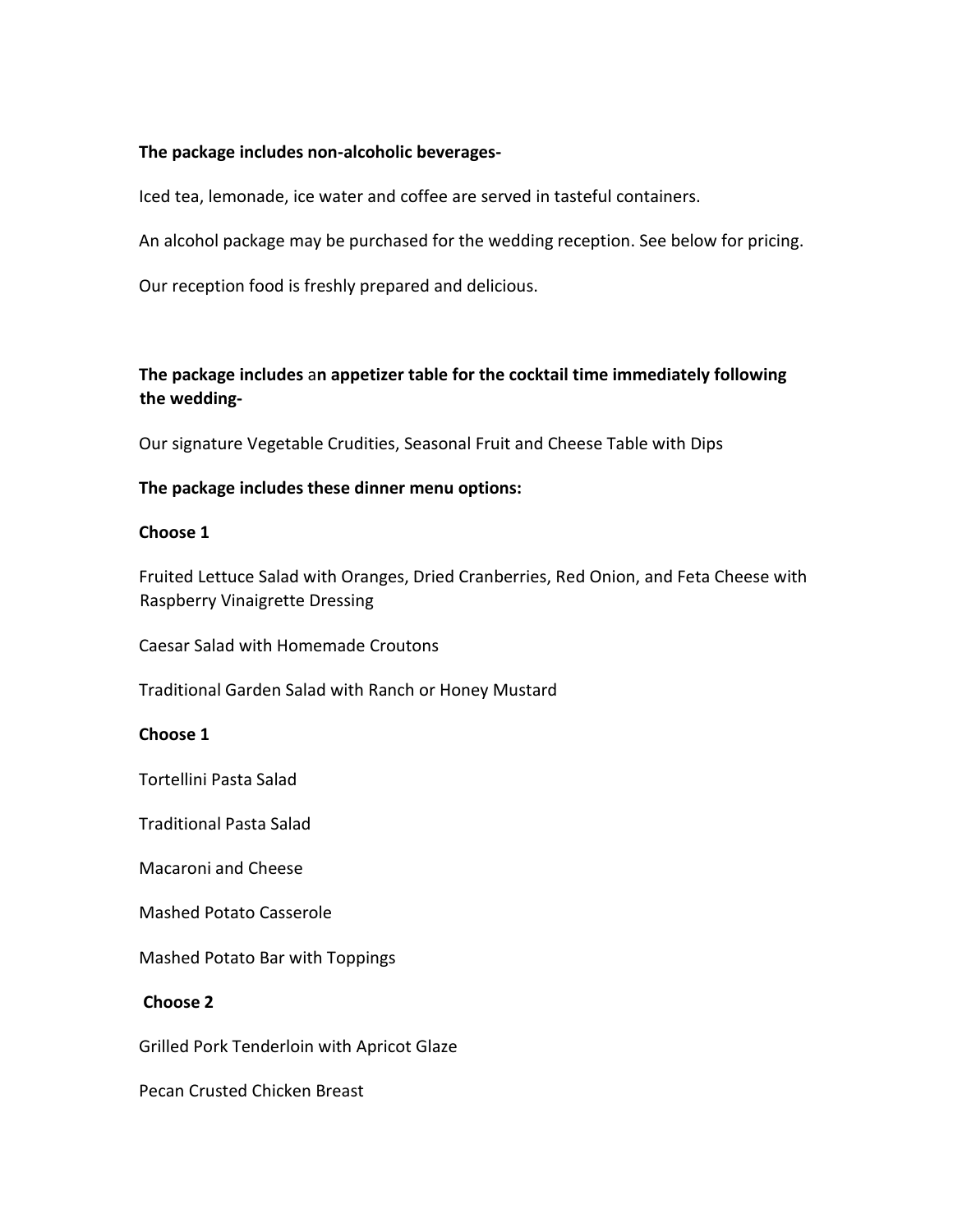Parmesan Dejon Chicken Breast

Oven Roasted Pulled Pork with BBQ Sauce

Honey Glazed Ham

Chicken Tetrazzini with Bow Tie Pasta

Vegetarian Tetrazzini with Bow Tie Pasta

Meat Balls in Savory Sauce

Beef Tenderloin (additional \$7.00/person)

Boiled Shrimp or Crab Cakes or Salmon or Tilapia (additional \$7.00/person)

**All selections will be served with green beans and rolls.** 

**Additional side or hot appetizer dip can be added for \$3.00 per person.** 

**A coffee bar may be added foe \$2.00/person.** 

## **The Package Includes Free Use of Our In-house Décor**

We have over 2500 pieces of furniture, fixtures and décor available for your use.

- Decorations for the reception and all buffet tables.
- Tables to display guest books and favors.
- Wedding cake table with linen and cake stand.
- Table center pieces.
- Easels for signage and seating charts.
- Table number holders.
- And much more!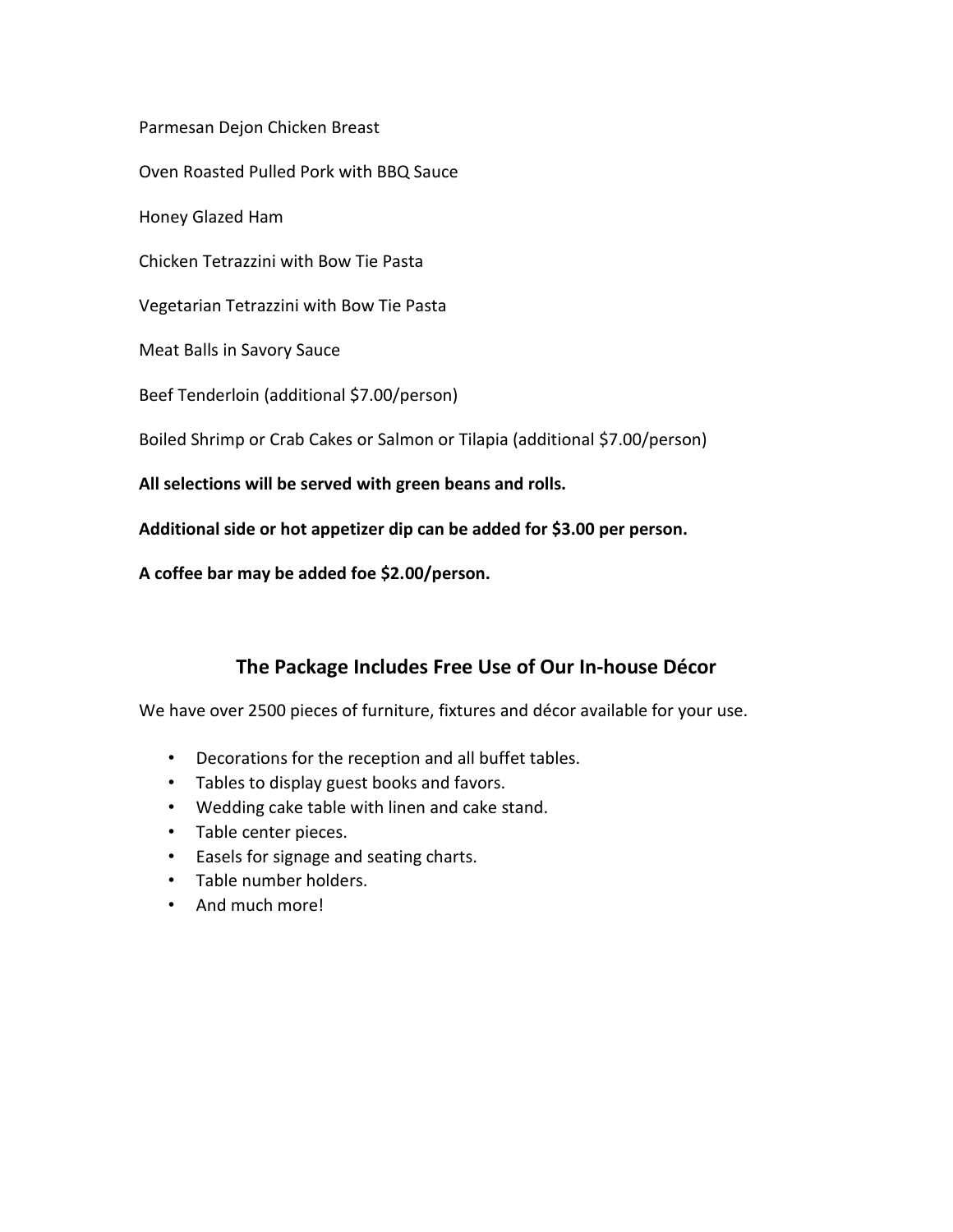# **Rose Hall Package Pricing**

**Our guarantee- When comparing equal products and services, we guarantee that we are the best wedding value around. Why? It's simple. Because we have in house catering and floral services. All of our operating costs are in one place. We pass the savings to you!** 

# **The cost of the Kiss the Bride Package for 100 guests with a Saturday rental is \$9725.00. For more or less guests add/subtract \$33.75/person.**

A 7% sales tax will be applied to the catering portion-gratuity is already included.

With a Friday or Sunday rental subtract \$1000.00 from the package. Except from the second weekend of September through October 31st. There is no Friday/Sunday discount during this time. Or in the off-season dates - the discount is already included in the price.

Payment: A \$1000.00 deposit is due at the time of booking to secure the date. The deposit is non-refundable. Another \$1000.00 payment is due six months prior to the wedding date. The balance will be due three weeks prior to the wedding date. The final count and menu choices are due four weeks before the wedding. We accept cash or check. We do not accept credit cards.

# **Package Pricing Chart- Includes gratuity. A 7% sales tax will be added to catering and floral pricing.**

Summary of what's included:

Rental, Ceremony sites, Reception site, tables, chairs, linens, table décor, catering, wedding cake, bridal party floral, DJ, set up & clean up and day of wedding coordinator.

|       |             |                  |              | Off        |
|-------|-------------|------------------|--------------|------------|
| Guest | Saturday \$ | Friday/Sunday \$ | Off Season\$ | Season\$   |
| Count |             |                  | Jan & Feb    | March/July |
| 50    | 8038        | 7288             | 6338         | 7288       |
| 75    | 8881        | 8131             | n/a          | 8131       |
| 100   | 9725        | 8975             | n/a          | 8975       |
| 125   | 10569       | 9819             | n/a          | 9819       |
| 150   | 11413       | 10663            | n/a          | 10663      |
| 175   | 12257       | 11507            | n/a          | n/a        |

Off Season dates are Jan and Feb. max count is 50 guests. March and July max 150.